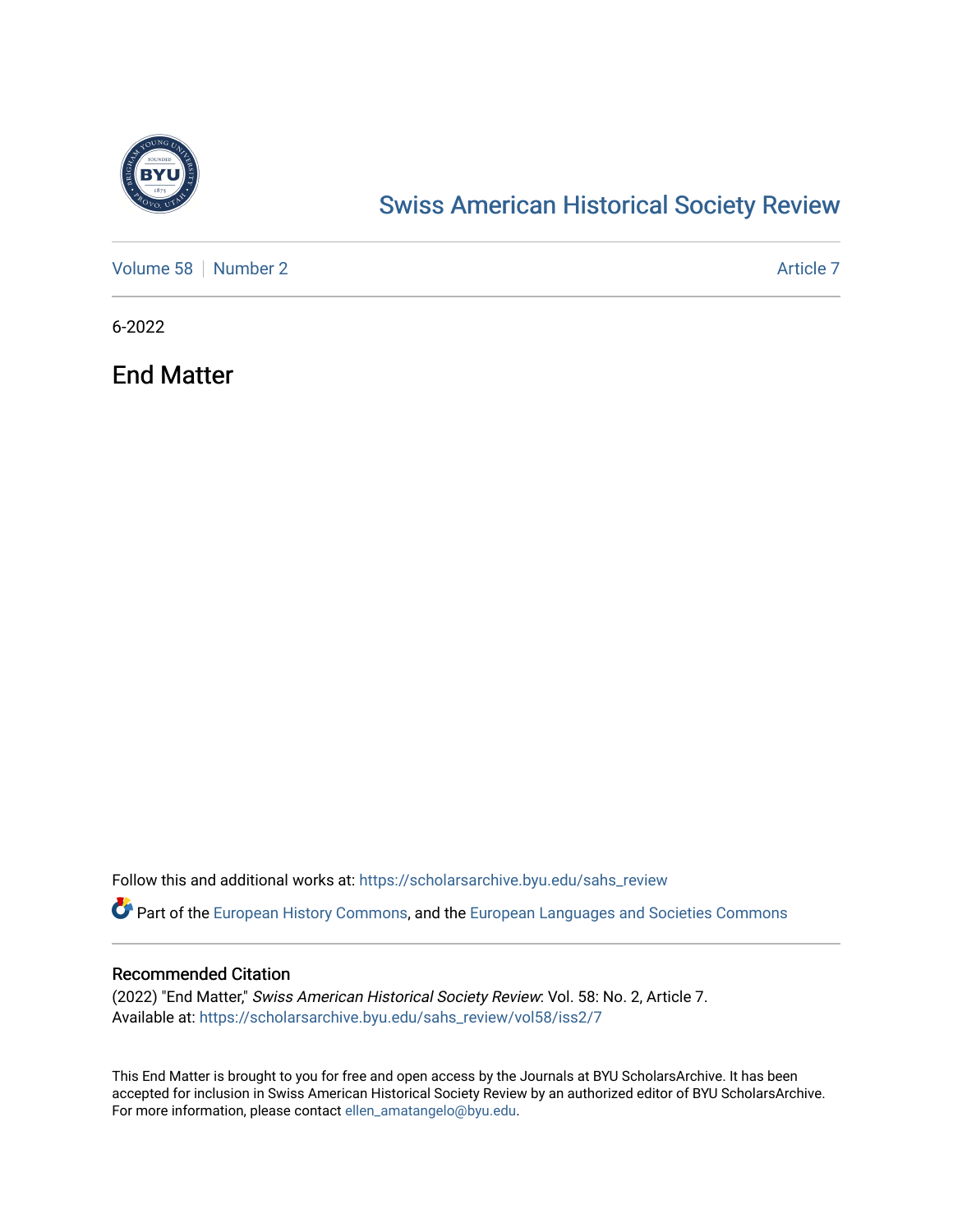120June 2022 *SAHS Review*

## **CALL FOR ARTICLES FOR THE SAHS** *REVIEW*

SAHS *Review*: The Swiss American Historical Society *Review* publishes three times each year in February, June, and November, and submissions for publication by members of the Society and other interested persons are welcome. Please send inquiries and manuscripts to:

> Dr. Albert Winkler, Editor-in-chief SAHS *Review* 1651 N. 50 E. Orem, UT 84057 albertwinkler1949@gmail.com

#### *INFORMATION FOR AUTHORS:*

**Article content:** We are interested in publishing materials primarily dealing with the history of Swiss-Americans, Swiss-US relations, and the history of Switzerland. **Publication examples:** Members of the Society may refer to the copies of the SAHS *Review* they have received as examples of how the SAHS *Review* looks and the kind of articles we publish. Past copies of the SAHS *Review* are also available online at our website.

**Length of Articles:** There is considerable leeway in the length of articles to be published. Each article should total about 10-100 pages (roughly 3,500-35,000 words). **Preference to members for publications:** Members of the Society will be given preference in all publications. If an author is not a member of the Society, that person will be invited to join.

**Original work:** All work should be original to the author.

**Translations:** Translations of other works are also acceptable, but the material should be in the public domain or the author given permission to be published. **Copyright:** SAHS will publish articles or books on a one-time basis, but the copyright is retained by the author to use as he or she wishes.

**Author's responsibility:** Authors are responsible for the content of the article including word choice, grammar, and punctuation.

**Personal articles:** Personal articles, including reports, meetings, family histories, need to be well written, accurate, and well researched.

**Academic Standards:** All publications must meet the high and strict standards of any professional historical organization. All work must be original, and all sources must be properly cited.

**Style guide:** Style guide of the article/book is: *Chicago Manual of Style*, 17<sup>th</sup> edition. *The Manual of Style* by Kate Turabian, 9<sup>th</sup> edition is a shortened version of Chicago. **Illustrations:** A few illustrations with each publication are encouraged, but it is up to the author to obtain permission to publish all illustrations for the article/book. Wikimedia Commons is a good source since all illustrations are in the public domain.

**No Remuneration:** The SAHS does not pay authors for the use of their publications, and the authors will not receive any remuneration.

**English-speaking audience:** The readership for the SAHS *Review* and book publications are intended for an English-speaking audience, so all materials including quotes should be translated into English.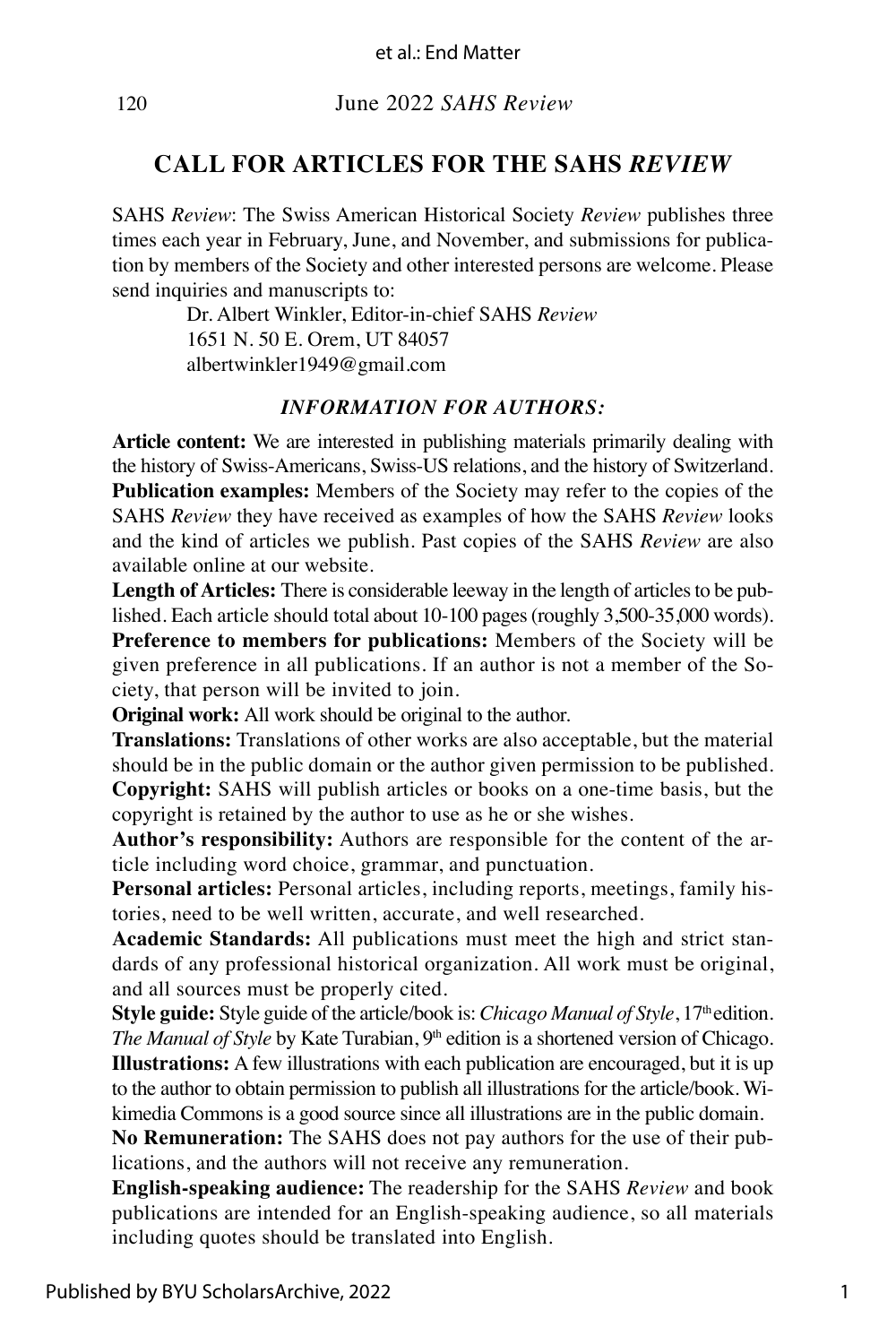## **SAHS MEMBERSHIP APPLICATION FORM**

| Check out our website at:                 |
|-------------------------------------------|
| www.swiss-american-historical-society.org |

| City:                                                                                                                                                                         |                                                                                                                |
|-------------------------------------------------------------------------------------------------------------------------------------------------------------------------------|----------------------------------------------------------------------------------------------------------------|
|                                                                                                                                                                               |                                                                                                                |
|                                                                                                                                                                               |                                                                                                                |
| Dues for U.S. members:<br>$\equiv$ Individual \$50.00 per year<br>$\frac{1}{2}$ Institution \$75.00 per year<br>$\_\_$ Student \$25.00 per year<br>_ Life Membership \$500.00 | Dues for Overseas members:<br>$\sim$ Individual SFR 65.00<br>Institutions SFR 100.00<br>Life Member SFR 650.00 |
| For U.S. members, make check payable to SAHS and mail check and form to:<br><b>Ernest Thurston Membership Secretary</b><br>65 Town Mountain Road<br>Asheville, NC 28804       |                                                                                                                |

Email: Eswisst@gmail.com (mail to: EswissT@gmail.com)

For Overseas members, please contact: Kurt Morf, Treasurer, Swiss Chapter, at: kurtmorf@aol.com

Membership in the Swiss American Historical Society is open to all. Each year, members receive three copies of the *Swiss American Historical Society Review*, a personal copy of each book newly published by the Society, and an invitation to attend the Society's national meeting held consecutively in New York City, Washington, D.C., and Philadelphia.